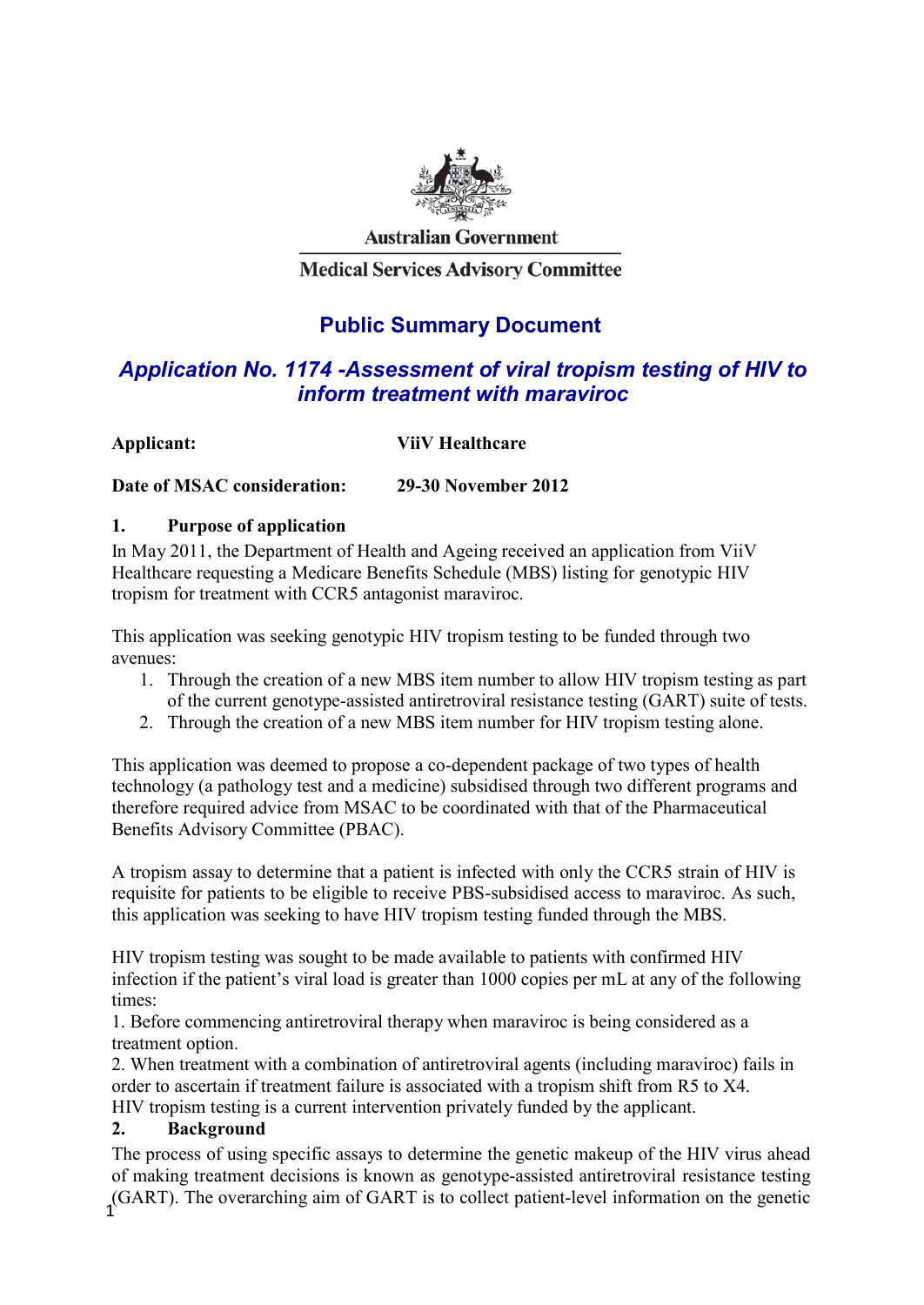makeup of the infecting HIV type in order to guide treatment approaches that are more likely to reduce viral load in patients than if GART was not performed.

In Australia, GART testing is performed by sequencing areas of the HIV genome that encode the protease and reverse transcriptase genes in order to detect mutations that confer resistance to specific antiretroviral drugs. This application was seeking to complement the sequencing of these areas of the genome to allow MBS-funding of sequencing of the third variable (V3) loop gene of the HIV glycoprotein gp120.

HIV tropism testing is not currently listed on the MBS. To facilitate access to PBS-subsidised maraviroc in Australia, ViiV Healthcare has been funding the performance of HIV tropism testing.

# **3. Prerequisites to implementation of any funding advice**

No genotypic tropism test has been approved by the TGA for detecting the presence of X4 using viruses.

The Therapeutic Goods Administration (TGA) is currently developing a new regulatory framework for in vitro diagnostic (IVD) devices. As part of these reforms all IVD assays (including in-house assays) will have to undergo technical file review (TFR) and inclusion on the ARTG by July 2014. Further, any new IVDs introduced to the Australian market after commencement of the new framework on 1 July 2010 must be included on the ARTG prior to legal supply.

#### **4. Proposal for public funding**

Genotypic tropism testing is currently funded for fourth-line patients in Australia by the sponsor.

| The submission noted that if tropism testing was listed on the MBS, the sponsor's direct |
|------------------------------------------------------------------------------------------|
| funding of the test would cease.                                                         |

#### **Proposed MBS listing**

MBS 6XXXX

Genotypic testing for HIV tropism in a patient with confirmed HIV infection if the patient's viral load is greater than 1,000 copies per mL and a CCR5 antagonistis being considered as a treatment option.

Maximum of 2 tests in a 12 month period.

No further tropism assays should be conducted once the presence of CXCR4-tropic (X4-tropic) virus has been confirmed.

The Joint ESCs advised that a second MBS item should exist where genotypic antiretroviral resistance testing (GART) and genotypic tropism testing occurs concurrently if this would result in material cost reductions through economies of scale, given that the sample, capital equipment and skills are identical for both tests.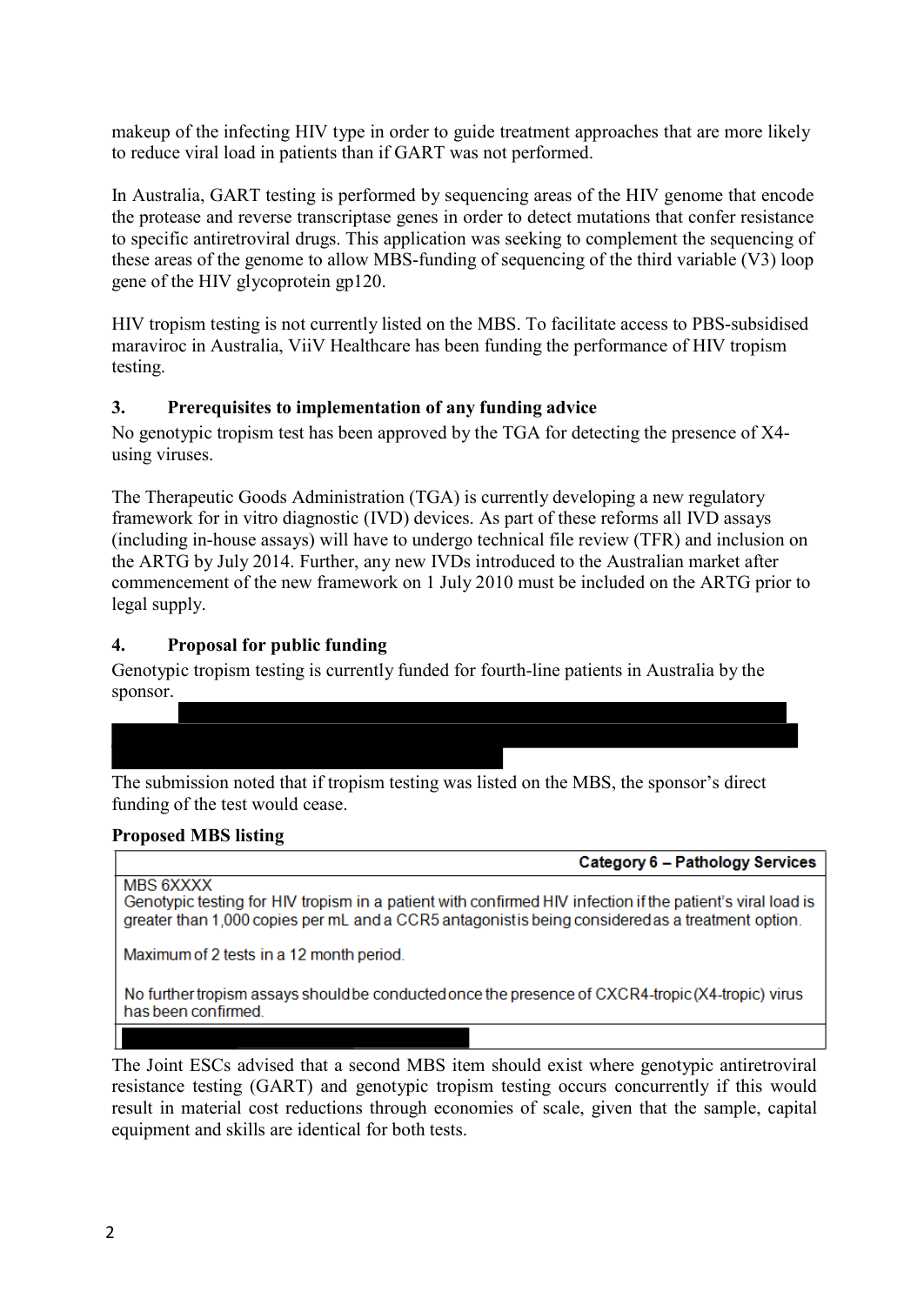The possibility of removing the phrase "if the patient's viral load is greater than 1000 copies per mL" is not supported because that is still the accepted restriction for other genotypic testing, including the current MBS item descriptor for GART (MBS item 69380). PASC expressed concern that this might signal a future shift to peripheral blood mononuclear cell DNA-based testing which is not part of the testing options under current consideration. If this possibility is proposed in the assessment phase, it would need to be justified by specific evidence on the comparative analytical performance of the various HIV tropism assay options on samples containing viral loads less than 1000 copies per mL.

It is proposed that each patient would be allowed a maximum of 2 tests in a 12 month period. Once the presence of X4 tropic virus has been detected the use of maraviroc would no longer be effective. No further tropism assays should be conducted once the presence of X4-tropic virus has been confirmed and the use of maraviroc would cease.

A pathologist and laboratory staff would perform the assay under instruction from the treating clinician. Testing would be performed in specialist virology laboratories with National Association of Testing Authorities (NATA) accreditation.

# **5. Consumer Impact Statement**

No feedback was received.

# **6. Proposed intervention's place in clinical management**

As indicated by the applicant, there is a proposed submission to the PBAC to have maraviroc PBS subsidised for all patients requiring ART and not only those that have failed at least three prior antiretroviral treatment regimens. If both this MSAC and the proposed PBAC applications are successful, the outcome would be that all patients will be able to access MBS-subsidised HIV tropism testing at any stage during their treatment as opposed to the current scenario where only ART experienced patients access externally funded HIV tropism testing late in their treatment pathway. HIV tropism testing would be stopped upon confirmation of CXCR4 tropic virus.

The provision of genotypic tropism testing would be used in addition to the currently available interventions.

#### **7. Other options for MSAC consideration**

Not applicable.

# **8. Comparator to the proposed intervention**

The submission nominated the phenotypic tropism test Enhanced Sensitivity Trofile Assay (ESTA) as the main comparator for genotypic tropism testing, for both treatment-experienced and treatment-naïve patients.

Although neither the original Trofile phenotypic tropism test nor the ESTA phenotypic tropism test is available in Australia, the DAP identified both as relevant analytical comparators to estimate the implications of using genotypic tropism testing in predicting the variation in treatment effect of maraviroc for use in Australia.

For the proposed MBS-funded genotypic tropism testing to support the proposed PBS listing of maraviroc to include treatment-naïve patients, the most appropriate comparator is existing GART testing without early access to the genotypic HIV tropism assay and efavirenz, followed by externally funded HIV tropism testing to determine if the current PBS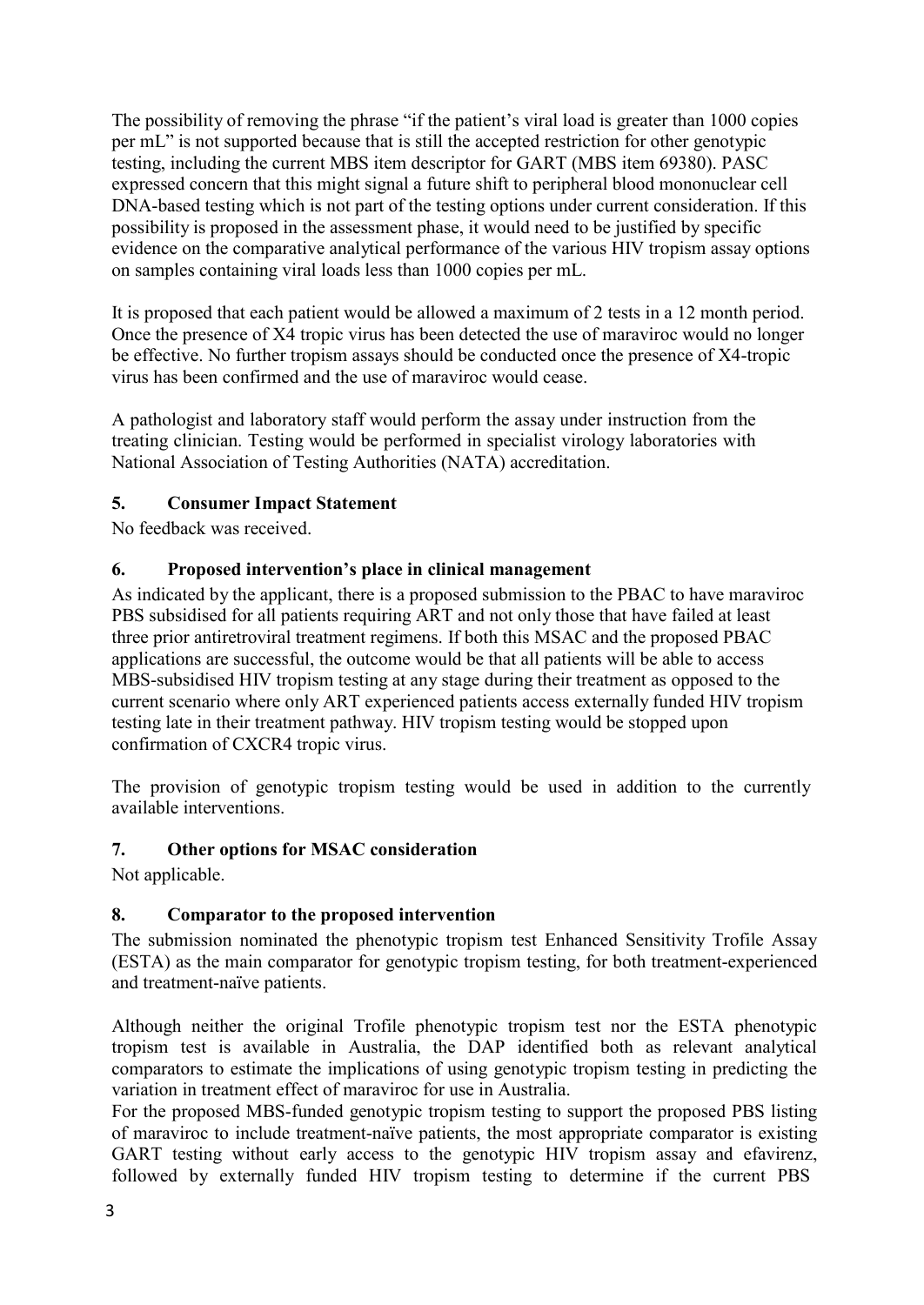requirements relating to access to maraviroc as part of a fourth-line regimen are fulfilled and the option to use maraviroc in patients infected with R5-tropic virus at that stage.

| Table 1: Current MBS item descriptor for 69380 (GART). |  |  |
|--------------------------------------------------------|--|--|
|--------------------------------------------------------|--|--|

Category 6 - Pathology Services

**MBS 69380** Genotypic testing for HIV antiretroviral resistance in a patient with confirmed HIV infection if the patient's viral load is greater than 1,000 copies per ml at any of the following times: o at presentation; or o before antiretroviral therapy: or o when treatment with combination antiretroviral agents fails; maximum of 2 tests in a 12 month period

Fee:  $$770.30$  Benefit:  $75\% = $577.7585\% = $695.80$ 

In 2009, PBAC stated that "once the test is funded under the MBS, the PBAC advised that it wished to re-examine the effect of the Government meeting this cost in a new costeffectiveness analysis". Consequently, the joint ESCs advised that, if the comparative assessment of tropism testing raises doubts about whether the current PBS listing remains acceptably cost-effective, then assessing the proposed listings against this current listing would not directly inform a judgement of whether the proposed listings are acceptably costeffective. In other words, if changing the test reduces the incremental effectiveness of maraviroc in terms of virological response, then the cost-effectiveness of both the current and the proposed listings need to be considered.

Item number 69380 was listed on 1 July 2011, thus only a couple of months' figures on the utilisation of this item are available from MBS statistics.

# **9. Comparative safety**

# Comparative safety of test strategy

The submission did not provide any information regarding adverse events related to the test beyond the statement: Genotypic sequencing and bioinformatic tropism prediction is an in vitro diagnostic procedure and as such, poses very few safety issues. Tropism testing only requires venepuncture of the patient to obtain the required blood sample.

# **10. Comparative effectiveness**

The primary approach taken in the submission was to present evidence to support the claim of noninferiority of maraviroc for treatment-naïve, R5-tropic HIV-1 infected patients as determined initially by the Trofile phenotypic tropism test and subsequently re-screened by the ESTA. All key evidence provided by the submission to substantiate claims of comparative test performance (presented as concordance data) and consequences for the efficacy of maraviroc (presented as predicting virological response) in treatment-naïve patients has been conducted in the MERIT trial population and published as Swenson 2011.

#### **Comparative studies and associated reports**

This evidence was supplemented with four comparisons of genotypic tropism testing and the ESTA to support the claim of similar analytical performance. This supplementary evidence was not linked meaningfully due to the: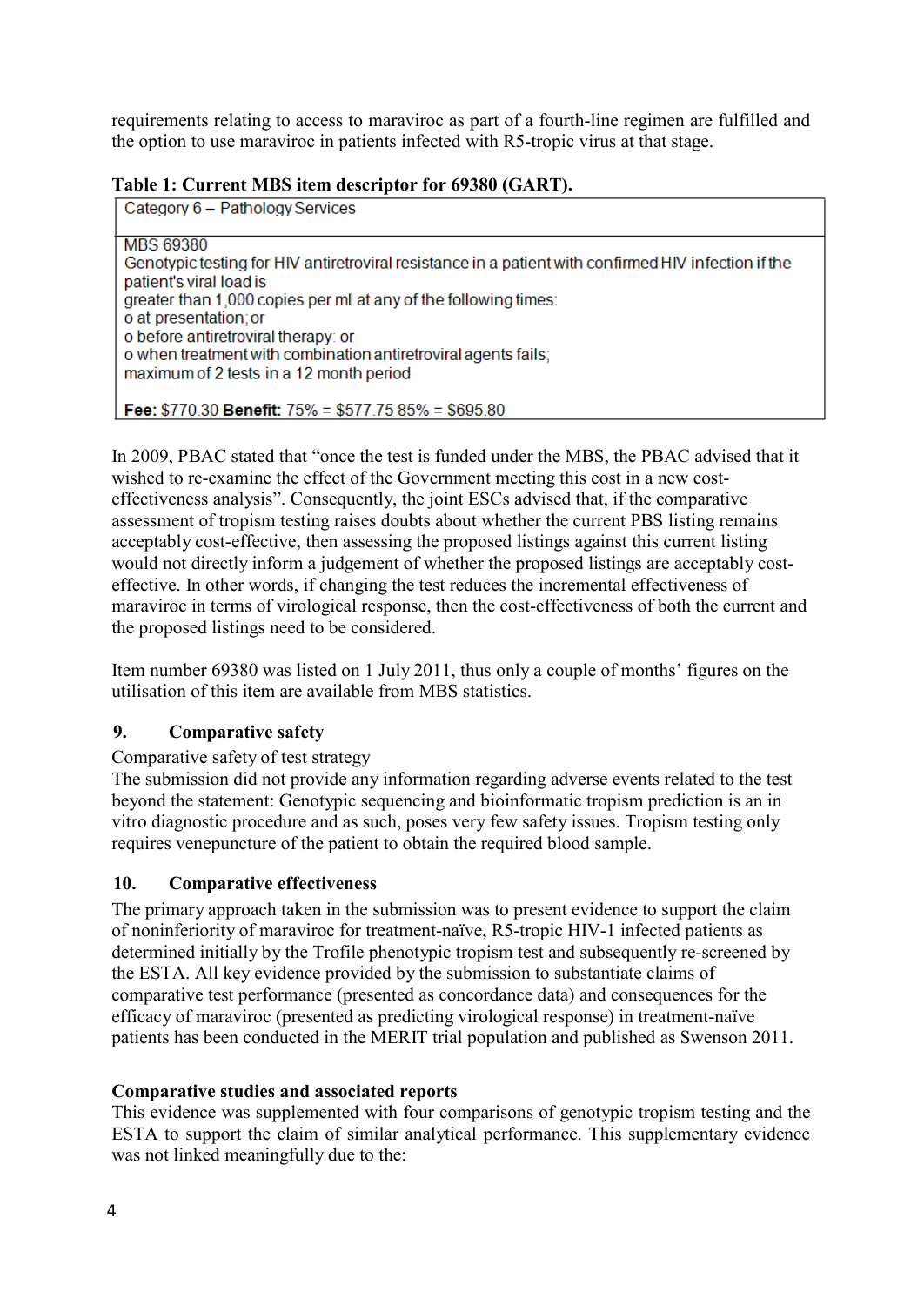- confounding effect of evidence which did not stratify included patients according to treatment history
- lack of evidence presented to assess the performance of genotypic tropism testing in treatment-experienced patients.

| Prognostic evidence                                            | Retrospective cohort studies which assess<br>viral tropism at baseline and correlates of<br>disease progression.                                                                                                                                                                                                                                                         | $\boxtimes$ | $k = 6$ | $n=2725$  |
|----------------------------------------------------------------|--------------------------------------------------------------------------------------------------------------------------------------------------------------------------------------------------------------------------------------------------------------------------------------------------------------------------------------------------------------------------|-------------|---------|-----------|
| Comparative analytical<br>performance                          | Supportive studies of analytic performance<br>involving various phenotypic and genotypic<br>tropism tests in HIV-positive patients.                                                                                                                                                                                                                                      | X           | $k = 4$ | n=765     |
| Comparative analytical<br>performance using deep<br>sequencing | Retrospective re-analysis of treatment-naïve<br>patients (recruited into the MERIT trial as<br>having R5-tropic HIV according to the Trofile<br>assay) using both the ESTA and genotypic<br>tropism testing involving deep sequencing in<br>combination with the geno2pheno algorithm<br>(presumably using the same appropriately<br>stored sample for all three tests). | $\boxtimes$ | $k = 1$ | $n = 693$ |

k=number of studies, n=number of patients.

A consistent chain of argument was not presented concerning the prognostic impact of the biomarker, comparative performance of the test and treatment effect of the drug in treatmentexperienced patients.

No evidence was presented to assess the performance of the various bioinformatic algorithms relative to the various geno2pheno algorithms and to each other in the main body of the submission. Attachment 6 of the submission summarised studies comparing genotypic tropism testing to phenotypic tropism testing and different bioinformatics algorithms to each other. Insufficient detail was provided to obtain meaningful comparisons of the performance of different bioinformatics algorithms relative to each other.

A study by McGovern (2010) was not presented in the main body of the evidence in Section B; however, it formed the basis of Section D. No quality appraisal of this study was presented in the submission. Like Swenson 2011,this study compared genotypic tropism testing across various permutations of the geno2pheno algorithm to identify various subgroups of patients previously determined to have R5-tropic virus using the Trofile test to be enrolled in MOTIVATE-1, MOTIVATE-2 and A40010292 trials of  $4<sup>th</sup>$ -line maraviroc.

#### **Comparative analytical performance**

The Trofile test determined tropism status for enrolment in the randomised trials assessing maraviroc (first the MOTIVATE trials in the  $4<sup>th</sup>$ -line setting and then MERIT in the treatment-naïve setting). The ESTA and various geno2pheno algorithms associated with genotypic tropism testing were subsequently used to identify different subgroups of the enrolled patients and thus to reanalyse the trial results. Patients in analyses therefore do not represent the distribution of X4 tropism in the population in regular practice who would not be prescreened in this way before having a tropism test.

Compared with ESTA in this prescreened population of treatment-naïve patients from the MERIT trial, genotypic tropism testing as defined above resulted in fewer patients being reclassified with X4/DM tropism, so more patients would be eligible for maraviroc. This may vary if the most widely used FPR of 20% in Australia is used instead. The low sensitivity and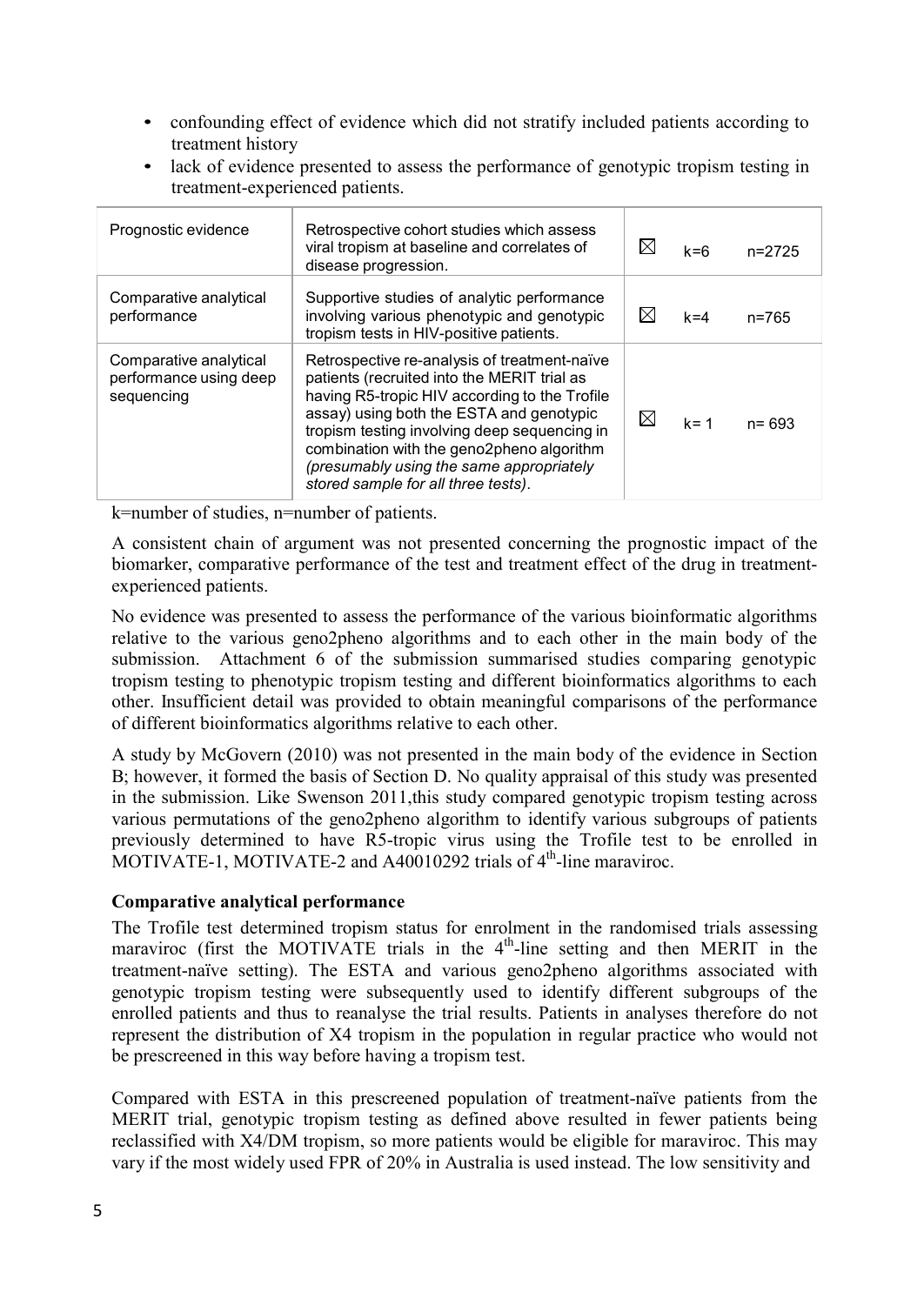PPV results suggest that most discordance occurs in the extra number of patients reclassified as having X4/DM tropism.

If detecting lower levels of X4/DM tropism accurately predicts a population who should not receive maraviroc, then the genotypic tropism testing as defined above appears to result in fewer false positives to X4/DM tropism than Trofile but more false positives than ESTA. The additional analyses of the MOTIVATE and MERIT trial data by excluding patients shown to have been X4/DM tropic by the ESTA despite being deemed to be R5-tropic by the Trofile assay is important to the submission's claims that (based on the MERIT trial) maraviroc is noninferior to efavirenz in treatment-naïve patients and that (based on the MOTIVATE trials) adding maraviroc is superior to adding placebo in  $4<sup>th</sup>$ -line patients (discussed below).

# **11. Economic evaluation**

#### Treatment-experienced model:

The DAP sought to establish the case for MBS-funding of genotypic tropism testing in the context of the current PBS restriction. The submission presented a stepped economic evaluation (cost-utility analysis) that compared the incremental costs and benefits of maraviroc for treatment-experienced patients with genotypic compared to phenotypic tropism testing (as set out in the DAP). The submission estimated an ICER in the range of **(redacted)** \$15,000-\$45,000/QALY based on the proportion of patients achieving virologic success.

# **12. Financial/budgetary impacts**

#### **Test cost/patient**

The proposed MBS fee was **(redacted)**/patient*.*

#### *Drug cost/patient/year*

**(redacted)**/patient/year assuming 12 prescriptions per year and the proposed weighted price.

*Likely number of patients tested and treated*







Table 21 presents the financial implications to the MBS of funding genotypic tropism testing under the proposed listing for maraviroc. The estimated total net cost to the MBS over 5 years, under the proposed listing is **(redacted)** less than \$1 million. Uncertainty in the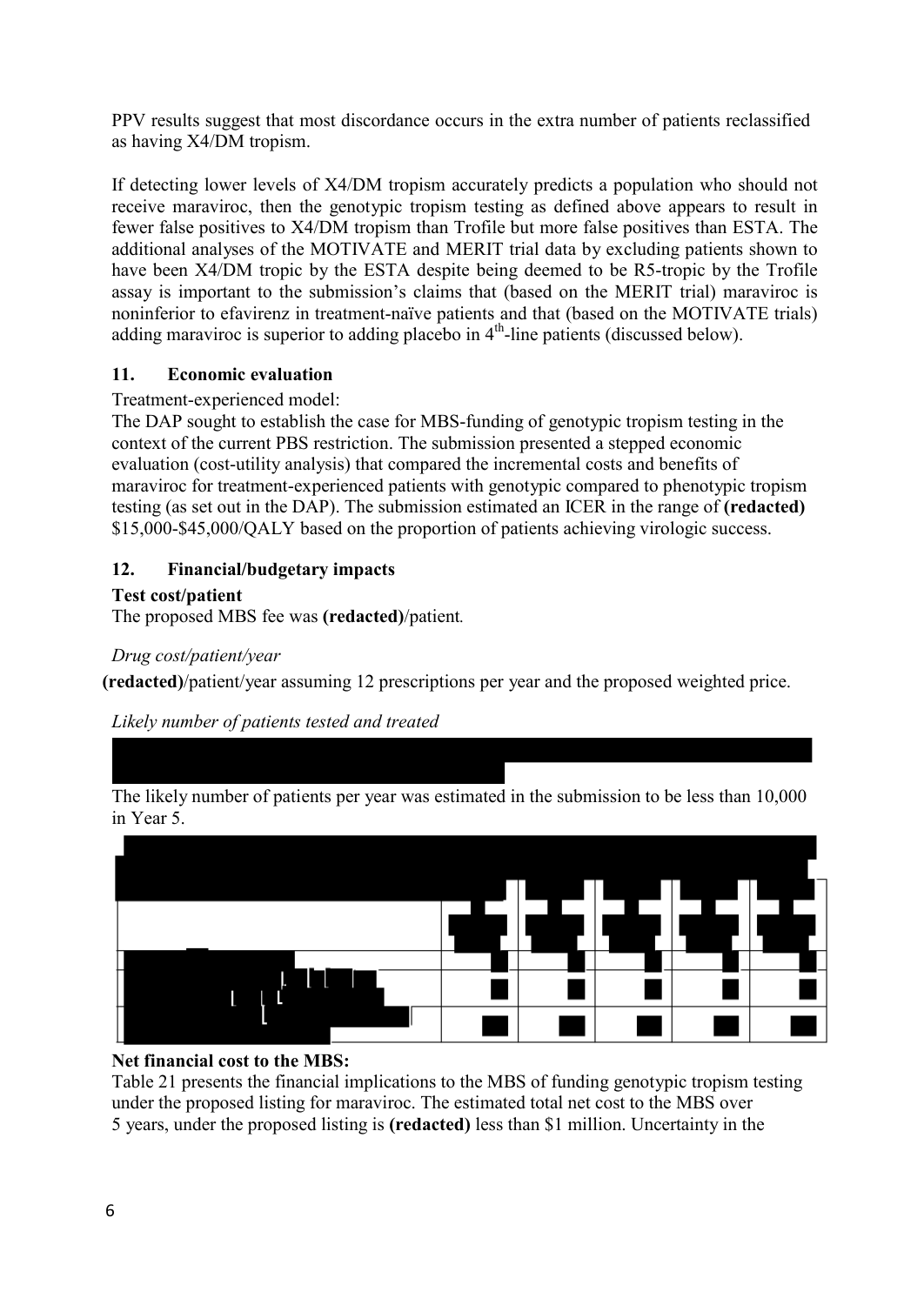estimates of the uptake of tropism testing, the exclusion of testing following virologic failure and not reportable results, and the use of inappropriate sources to estimate switching all add to the uncertainty of the overall estimate. Furthermore the submission used the schedule fee, rather than the MBS benefit (85% of the schedule fee for out-patients). The Extended Medical Safety Net is unlikely to be affected.



Table 22 presents the financial implications to the MBS of funding genotypic tropism testing under the **current** listing for maraviroc (currently funded by the sponsor **(redacted)**

The estimated total net cost to the MBS over 5 years, under the proposed listing is less than \$1 million.



# **13. Key issues for MSAC from ESC**

There is no accepted reference standard for HIV tropism. The preferred basis for test assessment in terms of clinical utility would be virological response to the use of maraviroc as defined in the DAP. The "evidentiary standard" test is the Trofile phenotypic tropism test, which was the basis for identifying as R5-tropic all participants enrolled in the trials for maraviroc for this submission and the previous submission to PBAC supporting the current PBS listing. The ESTA phenotypic tropism test has since replaced the Trofile test on the basis of in vitro experiments showing that it has increased sensitivity in detecting X4-tropic virus.

The submission did not adequately address the number of times the test is likely to be ordered for a patient. The Joint ESCs agreed that a tropism test would be performed:

- before the commencement of treatment in naïve patients when maraviroc is being considered; and
- where a patient's prior HIV treatment regimens have all excluded maraviroc and where no prior tropism test has shown X4-tropism, as part of investigating failure to an existing line of HIV treatment when considering a change in regimen to include maraviroc.

It is also possible that a tropism test might be performed:

- when adverse events occur during treatment with a maraviroc-containing regimen;
- when treatment with a maraviroc-containing regimen no longer appears effective and a shift in tropism is suspected as a cause – the Joint ESCs accepted advice reported in the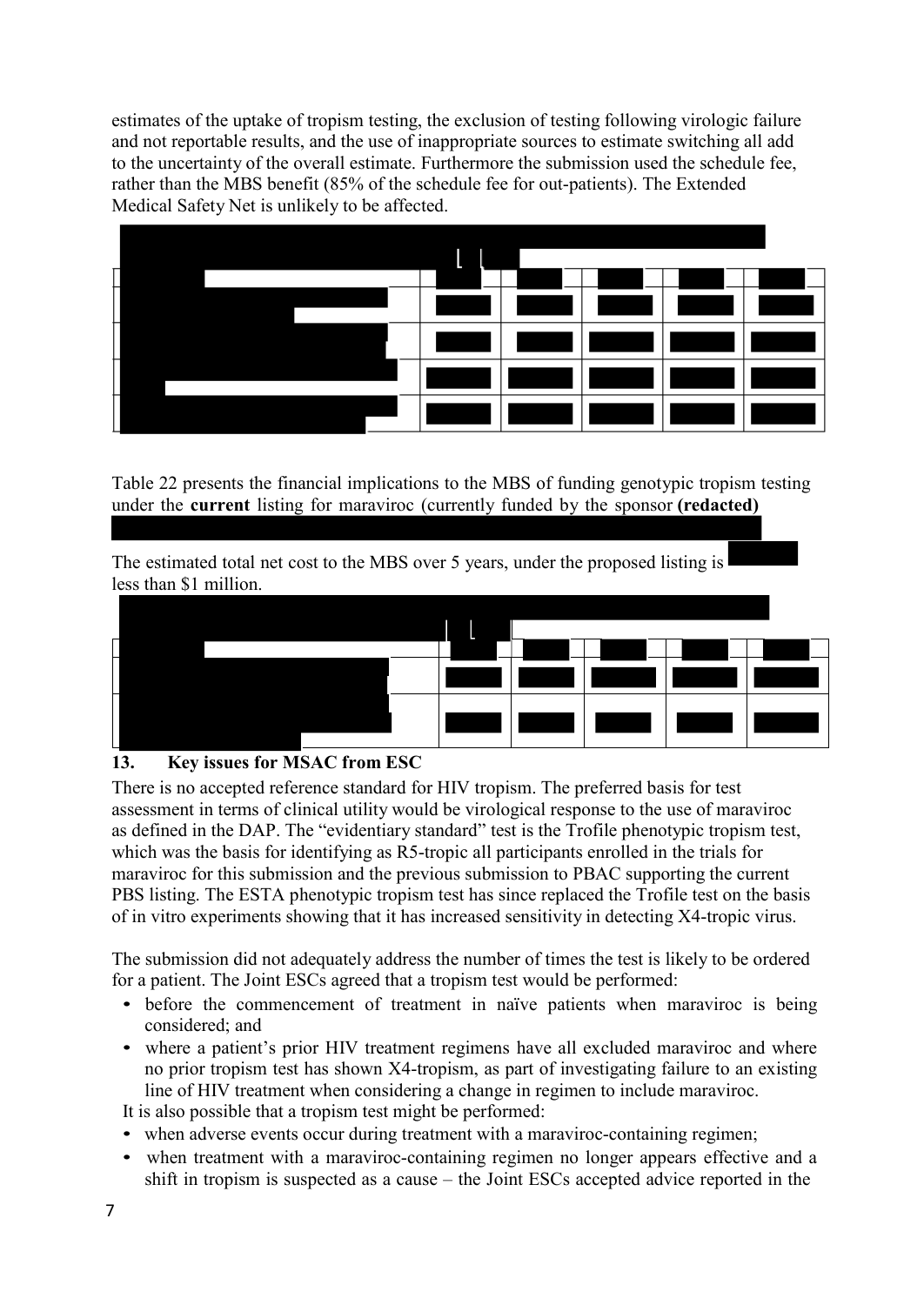PSCR that clinicians would assume the virus is X4-tropic and cease a maraviroccontaining anti-retroviral regimen rather than waiting until the viral load reaches 1,000 copies per mL necessary for the test and then for the 2-week turnaround time; and

• the Joint ESCs also considered that a tropism test might be performed alongside GART when a patient is first diagnosed with HIV infection. As advised in the DAP, unless antiretroviral therapy were to start immediately, this would be a waste because of the shift from R5- to X4-tropism that occurs over time in a proportion of patients with HIV infection.

The submission also did not address re-testing of "not reportable" results and the delay between obtaining the bio-sample and test results, which are important as patients may switch tropism status in the intervening period. A "not reportable" result indicates that the tropism of the virus cannot be determined. "Not reportable" results are uncommon with genotypic tropism tests; causes may be low levels of viraemia or compromised samples.

The overall risk of bias across the entire evidence base is likely to be high due to:

- poorly reported selection criteria
- bias introduced by the lack of a reference standard for testing
- the process of subsequently re-analysing the MOTIVATE and MERIT randomised trials and exclusion of patients introduces the potential for reporting and interpretation bias and also means that confounding factors are unbalanced.
- **1) The submission claimed that genotypic sequencing followed by bioinformatic tropism prediction represents an acceptable substitute for phenotypic tropism determination in treatment-naïve patients.**

The submission claimed that both methods were able to reliably predict response to maraviroc in treatment-naïve HIV-1 patients and showed strong concordance. These claims are not adequately supported. The following issues need to be considered:

- Patients in the MERIT (and MOTIVATE) trial were pre-screened for R5-tropic virus using the Trofile assay and therefore do not represent the distribution of the tropism biomarker in the population who would receive the test in practice**.**
- The submission-calculated sensitivity of genotypic tropism testing for detecting X4 using variants in the MERIT patient population was low. This has implications for the correct identification of patients who will respond to maraviroc.
- No statistical test of concordance was presented to substantiate the claim of strong concordance across test options.
- Swenson (2011) used deep-sequencing in combination with the geno2pheno algorithm which incorporated a FPR of 3.5%. This FPR was previously optimised in the re-analysis of the MOTIVATE trials using population-based sequencing. Consequently the generalisability of the results to the Australian context is limited.
- The submission indicates that within Australia the geno2pheno bioinformatics algorithm with an FPR of 20% is the most commonly used, but genotypic tropism test performance varies by the associated algorithm, prespecified false positive rate and whether deep sequencing or population-based sequencing is used.
- **2) The submission made no claim regarding the superiority or noninferiority of genotype tropism testing and phenotype tropism testing in treatment-experienced HIV-1 patients.**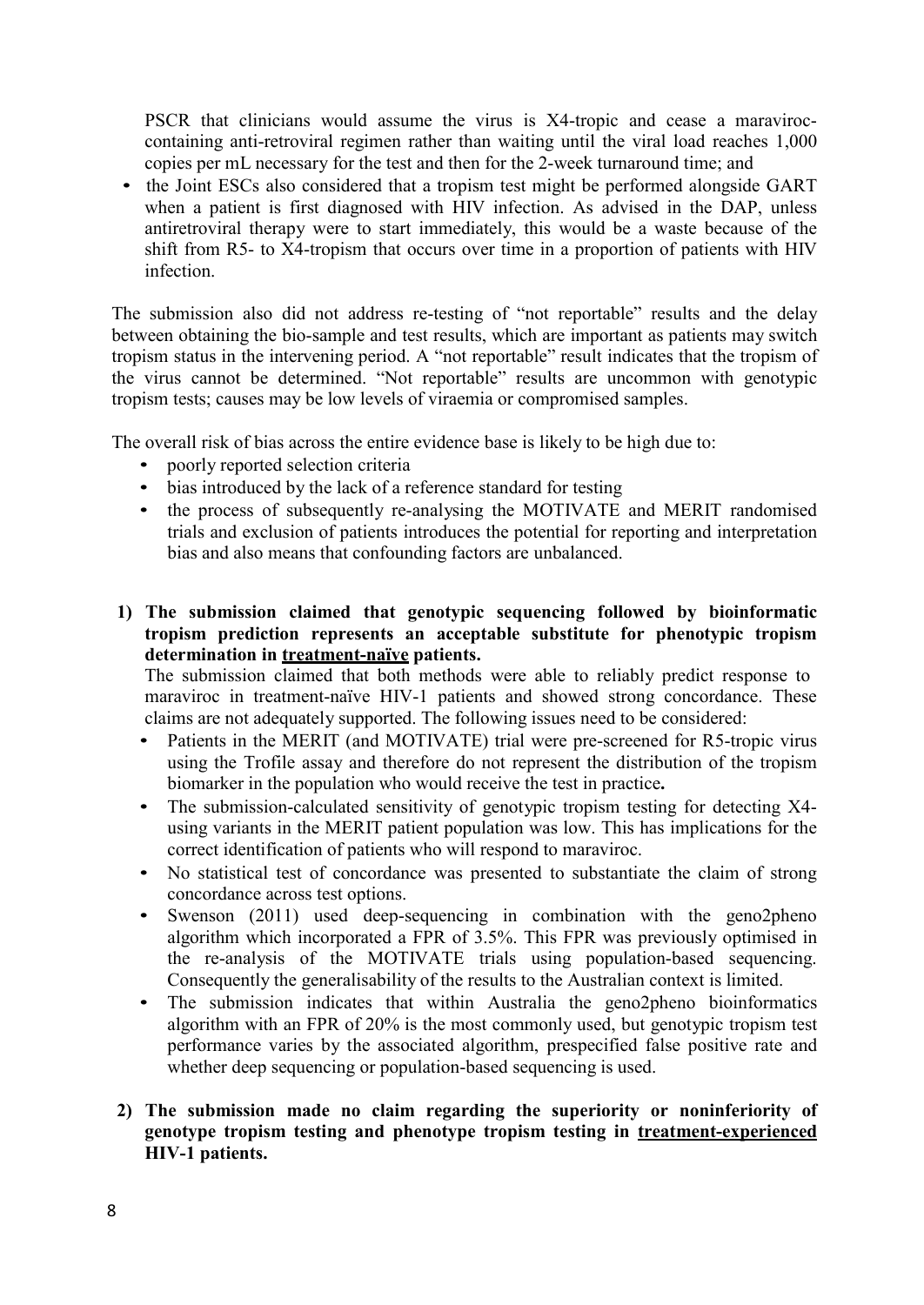The evidence relating to treatment-experienced patients presented in the submission should be interpreted in consideration of the following:

- The prevalence of R5-tropic virus within the included studies is likely to be overrepresented due to the use of samples from the MOTIVATE trials which were prescreened for R5-tropic virus using the Trofile assay.
- The overall risk of bias amongst the included studies of testing is high.
- The applicability of individual study results to the population who will receive the test in practice is uncertain due to the variation in FPR used within the included studies.
- **3) The submission described maraviroc as noninferior in terms of comparative effectiveness and superior in terms of comparative safety over efavirenz in HIV-1 treatment-naïve R5-tropic patients.**

This claim is reasonable in terms of safety, however the claim of noninferiority is not adequately supported by the data presented, which mainly relies on the re-analyses of the trial populations using different tropism tests. Maraviroc is inferior to efavirenz in patients with X4-tropic HIV, and the noninferiority claim relies on an acceptance that the Trofile test did not detect all patients with X4-tropic for exclusion from the MERIT trial.

Evidence for the comparative analytical performance of the genotypic tropism tests as compared to either phenotypic tropism test was confounded by the paucity of high level evidence in patient populations stratified according to treatment history. Summary measures of comparative analytical performance were presented inadequately.

Evidence of the prognostic evidence was from a diverse range of patient populations; the confounding factors of antiretroviral treatment history, means of acquiring infection and disease progression limits the generalisability of estimates to the proposed MBS population.

The studies included as prognostic evidence used either the Trofile assay and/or the  $SVM_{\text{genomiac2}}$  bioinformatic algorithm to estimate the prevalence of X4-using virus in the population. These tests have a lower sensitivity for the detection of X4-using virus as compared to the ESTA, thus the reported prevalence of X4-using virus in this evidence may be an underestimation of the true prevalence.

The number of patients receiving maraviroc and tropism testing in line 1 and lines 2 and 3 was based on the assumption that 5% of patients eligible for tropism testing will be tested for tropism. This was based on advice from the sponsor's advisory board and uptake data from the USA (1%). This estimate is highly uncertain. Attachment 3 of the submission provides a survey of 14 HIV clinicians. Clinicians were asked 'what percentage of your treatment-naive patients are likely to be tested for the CCR5 co-receptor tropism?' (in the scenario of PBS listing for first-line maraviroc). The mean response was 71%. It is likely that 5% is a significant underestimate of uptake of tropism testing. The clinicians were also asked to nominate the proportion of patients who test positive for CCR5 tropism they would prescribe maraviroc. The mean response was 29% (compared to 100% in the submission).

Furthermore the submission did not consider re-testing of the genotypic tropism test following virologic failure or not reportable results, which compounds the underestimate of the number of genotypic tropism tests.

The number of patients estimated to receive tropism testing was underestimated resulting in an underestimate of the number estimated to receive maraviroc.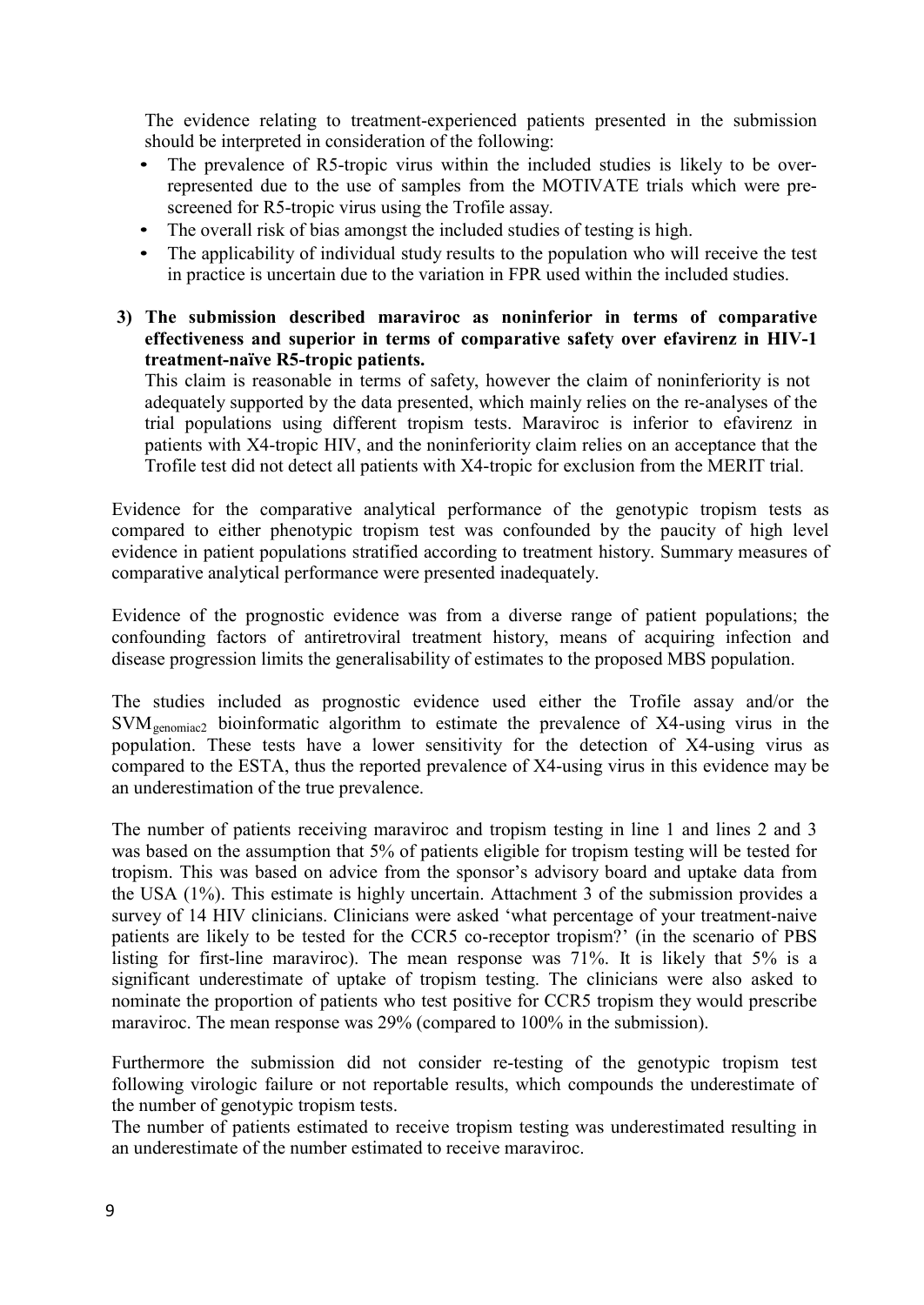The duration of maraviroc may be underestimated due to inconsistencies across data sources and inappropriate application and questionable assumptions about switching upon virological failure.

The model structures did not allow a full assessment of the impact of varying analytical performance of phenotypic and genotypic tropism testing, including in terms of varying negative outcomes associated with inappropriately treating X4-using patients with maraviroc (i.e. the impact of false negatives for X4-tropism).

The models did not include re-testing of not reportable results of the tropism test.

The following issues were identified regarding the calculation of the weighted price:

• The calculations are not provided for private patients.

• The estimates of the proportion of treatment-experienced patients receiving maraviroc in the proposed scenario is uncertain due to uncertainty in the 5% estimate of uptake of the test in first to third-line and the use of inappropriate sources to estimate switching.

Error in the Evaluation Report correctly identified in Pre-Sub-Committee Response In the treatment-naïve model, efficacy after the first 16 weeks in first-line was based on data

from week 17 (not week 96 as stated on MSAC 6.1/PBAC 6.3.COM.23 and 32) to 240 weeks, including the open label phase of the trial.

#### **14. Other significant factors**

Not applicable.

# **15. Summary of consideration and rationale for MSAC's advice**

#### *Whom to test?*

MSAC considered that the eligible patient population for genotypic tropism testing – to distinguish between HIV which has the co-receptor to the CD4 receptor solely in the CCR5 state (R5-tropism) or has some of this co-receptor in the CXCR4 state (X4-tropism) – would have human immunodeficiency virus (HIV-1) infection, and that there was no need or basis to enrich this population for testing.

MSAC considered that it could not adequately respond to PBAC's referral for advice on the characteristics and numbers of patients with HIV-1 infection who would be likely to receive genotypic tropism testing. In terms of the numbers of patients, MSAC noted the wide range of estimates in the submission

MSAC noted that the prevalence of X4-tropism increases as the HIV-1 infection progresses and that maraviroc was proposed for use as first-, second- and third-line therapy. These factors would influence the number of potentially eligible patients. MSAC noted that the assistance of the relevant craft groups and experts would be helpful in preparing responses to these questions.

# *When to test?*

10 MSAC considered that patients should be tested before deciding whether to treat with an antiretroviral regimen containing maraviroc. As advised by PASC and ESC, tropism testing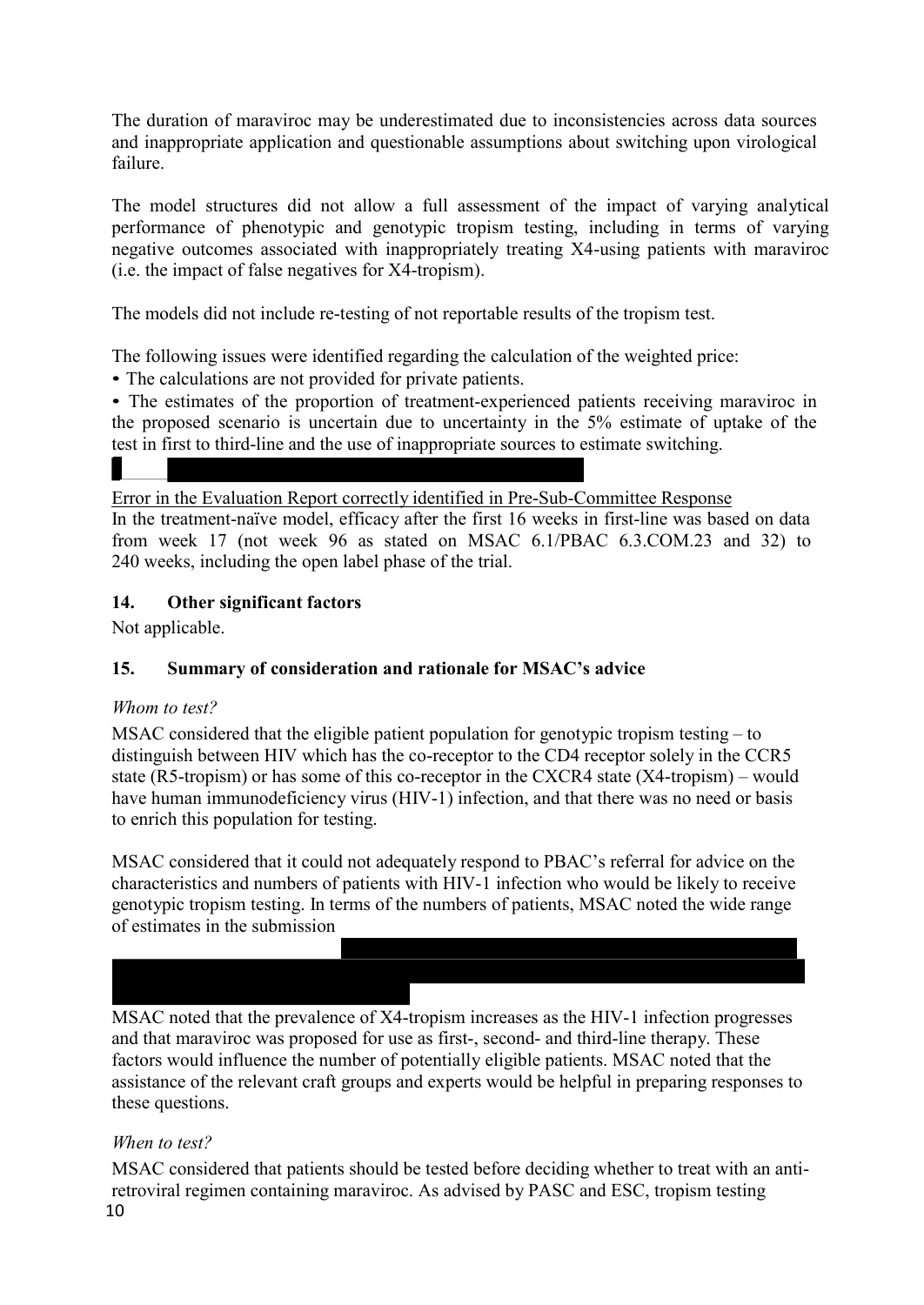should not be conducted at the initial diagnosis of HIV-1 infection because the tropism status of the virus can change between this point in time and when treatment is being considered. MSAC also accepted advice from the Joint ESC Report that repeat testing would be unlikely in the event that a maraviroc-containing anti-retroviral regimen no longer appears effective because of viral load failure. As stated in the proposed item descriptor, repeat testing would also not occur after the virus has shifted from R5-tropic to X4-tropic, which it is likely to do over time, because this tropism shift is unidirectional and maraviroc is not indicated to treat X4-tropic HIV-1 infection. At least four genotypic tropism tests could be anticipated in a patient's lifetime in the circumstance where suitability for maraviroc is assessed prior to each line of therapy.

#### *What to test?*

MSAC noted that Australian pathology practice tends to follow the European guidelines for genotypic tropism testing. MSAC considered that the tropism state of the virus should be tested when the patient's viral load is greater than 1,000 copies per mL to ensure sufficient quantities of virus to support population-based sequencing rather than deep sequencing. The V3 loop of the virus is sequenced using reverse-transcriptase polymerase chain reaction (RT-PCR) following extraction of and amplification of HIV plasma RNA, proviral DNA or whole-blood DNA. The sequencing information is then fed as inputs into a computer algorithm to aid interpretation of the results by calculating a statistical estimate of the likelihood that the virus is X4-tropic.

MSAC noted advice in the Joint ESC Report that there were several elements of this second step of genotypic tropism testing which could vary and which could have consequences for the comparative analytical performance of this type of testing:

- the choice of bioinformatic algorithm (noting Australian practice tends to use geno2pheno ® )
- the inclusion of a support vector machine in the computerised algorithm to use statistical learning methods to update the algorithm continually
- the information supplied as inputs to the algorithm (for example, distinguishing between the "clinical model" and the "clonal model" for geno2pheno<sup>®</sup>)
- whether the algorithm is supported by population-based sequencing or deep sequencing (noting Australian practice tends to use population-based sequencing)
- the false positive rate (FPR) threshold set by the institution as the probability of classifying R5-tropic virus falsely as X4-tropic virus for the algorithm output. (Note that this affects the sensitivity and specificity trade-off. Australian practice tends to use an FPR of 20% rather than the lower FPRs reported overseas. This higher FPR increases the likelihood that the test result in Australia will be determined to be X4-tropic even when it is R5-tropic, and thus increases the likelihood that maraviroc will not be considered to be an appropriate therapy).

Given this range of elements, the likely interplay between them and the lack of data on comparative analytical performance across the options, MSAC considered that it could not adequately respond to PBAC's referral for advice on the minimal test performance characteristics to optimise the detection of X4-tropic HIV-1. Similarly, MSAC considered that it could not adequately respond to PBAC's referral for advice on how best to implement an adequate standard of genotypic tropism testing to support decisions about the use of maraviroc, although this will inevitably involve NATA accreditation and the associated quality assurance program.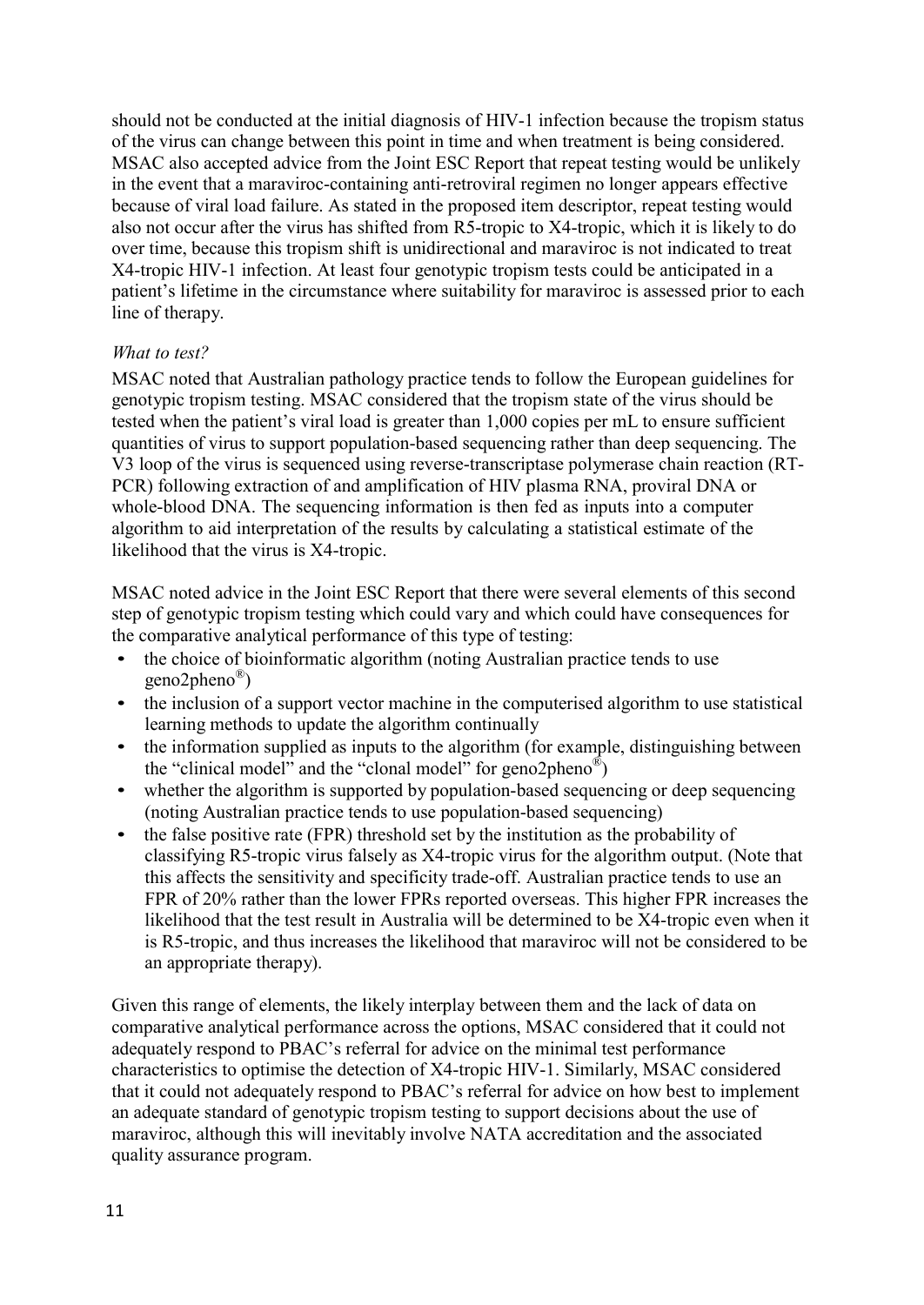MSAC noted that the main basis for comparing across the tropism test options was their clinical utility effect on predicting a viral response to maraviroc-containing anti-retroviral regimen, with less emphasis on usual metrics of comparative analytical performance. In the absence of an agreed reference standard for proposed public funding of genotypic tropism in Australia, the original Trofile® assay used in the randomised trials of maraviroc constitutes the evidentiary standard. However, MSAC acknowledged the general preference for using the Enhanced Sensitivity Trofile Assay ( $ESTA^{\mathcal{B}}$ ), even though it is also not available outside the United States, as closer to a reference standard because it is able to detect smaller quantities of X4-tropic virus than the Trofile<sup>®</sup> assay.

From the data presented, which mainly related to the retrospective re-analyses of the MERIT randomised trial in treatment-naïve patient comparing a maraviroc-containing anti-retroviral regimen with an efavirenz-containing anti-retroviral regimen, MSAC concluded that the strongest signal was the inferior effect of maraviroc in the small numbers of patients subsequently re-classified as X4-tropic by  $ESTA^{\otimes}$  or genotypic tropism testing, and this was accompanied by a smaller shift in the lower confidence limit towards strengthening the claim of noninferiority in the complementary subgroups of patients subsequently confirmed as R5 tropic. As advised in the Joint ESC Report, interpretation of the supplementary assessment of comparative analytical performance across ESTA ® and genotypic tropism testing suggests high overall concordance (82%), a low kappa (17%), a high specificity for X4 tropism (93%) and a low sensitivity for X4 tropism (21%), but is hindered by being limited to a population pre-screened as R5-tropic by the Trofile<sup>®</sup> assay. Based on this analysis, 90.6% of patients tested with genotypic tropism testing would be eligible to receive maraviroc, an increase of 5.5% over the 85.1% of patients tested with  $ESTA^{\circledR}$ . Other comparative analytical performance involving genotypic tropism testing is not clearly examined in similar patients in terms of exposure to anti-retroviral treatment. Overall, MSAC advised that the impact of test uncertainty on overall clinical effectiveness and cost-effectiveness needed to be incorporated in any resubmitted economic evaluation.

MSAC anticipated that similar conclusions would be found with reference to the retrospective re-analyses of the MOTIVATE randomised trials comparing the addition of maraviroc or placebo to optimised background therapy in fourth-line treatment. These data were not presented in the submission, but Figure B.6i.1 of the Evaluation Report presents relevant data from McGovern et al (AIDS 2010;24(16):2517-25) comparing the original virological response results using the original Trofile ® assay with retrospectively re-analysed virological response results based on subsequent re-classification of tropism status using genotypic tropism testing.

MSAC considered that it could not adequately respond to PBAC's referral for advice on the prevalence of R5-tropism as a basis for being eligible for treatment with maraviroc. Estimates vary from 83% in treatment-naïve patients to 69% in treatment-experienced in patients. Together with the difficulty above in identifying the number of patients likely to receive genotypic tropism testing, this makes it difficult to advise PBAC on the number of tests and costs of testing per patient treated with earlier maraviroc and the overall increase in the cost of testing to support earlier use of maraviroc.

#### Other considerations

MSAC noted that the genotypic tropism test for which public funding was being sought is currently funded in Australia by the applicant through an arrangement with the Department of Health and Ageing, and is used to inform eligibility to PBS subsidy for maraviroc as part of a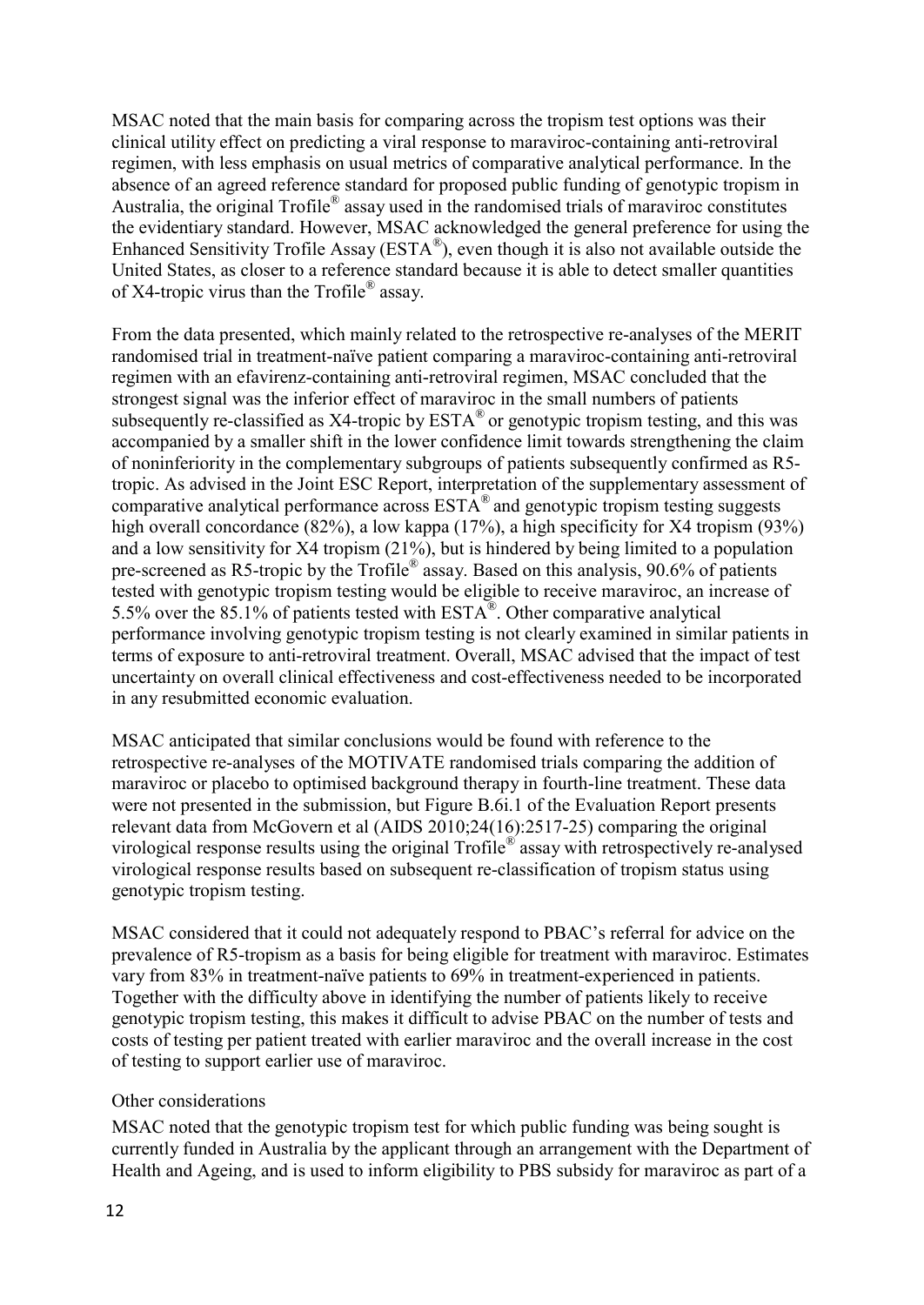fourth-line anti-retroviral regimen in the treatment of HIV-1 infection. It has not previously been subject to a formal health technology assessment in Australia. MSAC noted that the application also sought public funding to use genotypic tropism testing to support a wider use of maraviroc as part of an antiretroviral regimen in the management of patients with HIV-1 infection at any line of therapy, including first-line treatment of patients who have not been treated previously for their HIV-1 infection (treatment-naïve).

MSAC also noted that genotypic tropism testing has not yet been assessed by the Therapeutic Goods Administration. MSAC was cautious in considering a test strategy where none of the available test options has regulatory approval.

MSAC agreed that the nominated comparator of usual care without tropism testing was appropriate, and that a comparison of analytical performance of the alternative tropism test options was also appropriate.

MSAC concluded that the primary co-dependency claim had been established based on virological response in the randomised trial populations investigating maraviroc initially considered to be R5-tropic using the Trofile<sup>®</sup> phenotypic test, but whose samples were retested using the Enhanced Sensitivity Trofile Assay ( $ESTA^{\circledast}$ ) – a subsequent phenotypic test with greater ability to detect X4-tropism, and also re-tested using genotypic tropism testing – which also detected X4-tropism in some patients screened as R5-tropic by Trofile®. Retrospective re-analysis of the results of the noninferiority-designed randomised trial comparing the addition of either maraviroc or efavirenz to identical first-line anti-retroviral regimens indicated that the maraviroc-containing regimen was less effective than the efavirenz-containing regimen in patients re-classified as having X4-tropic HIV-1 infection. This reanalysis was based on a small sample size, but the difference was consistent across reanalyses using  $ESTA^{\circledast}$  or geno2pheno $^{\circledast}$  and is likely to be statistically significant with larger sample sizes. In contrast, the maraviroc-containing regimen was noninferior to the efavirenz-containing regimen in patients confirmed as having R5-tropic HIV-1 infection. MSAC also concluded that this co-dependency claim could not be clearly distinguished from the unresolved question of whether tropism status indicates a different prognosis in HIV-1 infection (prognostic data were not clearly examined in similar patients in terms of exposure to anti-retroviral treatment). MSAC advised that there were no other purposes for tropism testing in HIV-1 infection.

MSAC noted that the threshold level of X4-tropism that predicts when there is a substantial reduction in the effectiveness of maraviroc is not yet elucidated.

MSAC noted that the test is based on a blood sample, so is safe for patients.

MSAC agreed with PBAC's rejection of the results of the economic evaluation presented in the submission yielding incremental QALY gains with maraviroc for the proposed use of maraviroc in earlier lines of therapy because they do not reflect the clinical conclusion that, at best, maraviroc demonstrates clinical noninferiority with current therapeutic options. If genotypic tropism test performance can be optimised, it may support a cost-minimisation analysis for this proposed use.

MSAC noted that the considerations above and advice below addressed the matters referred to it by the November 2012 PBAC meeting.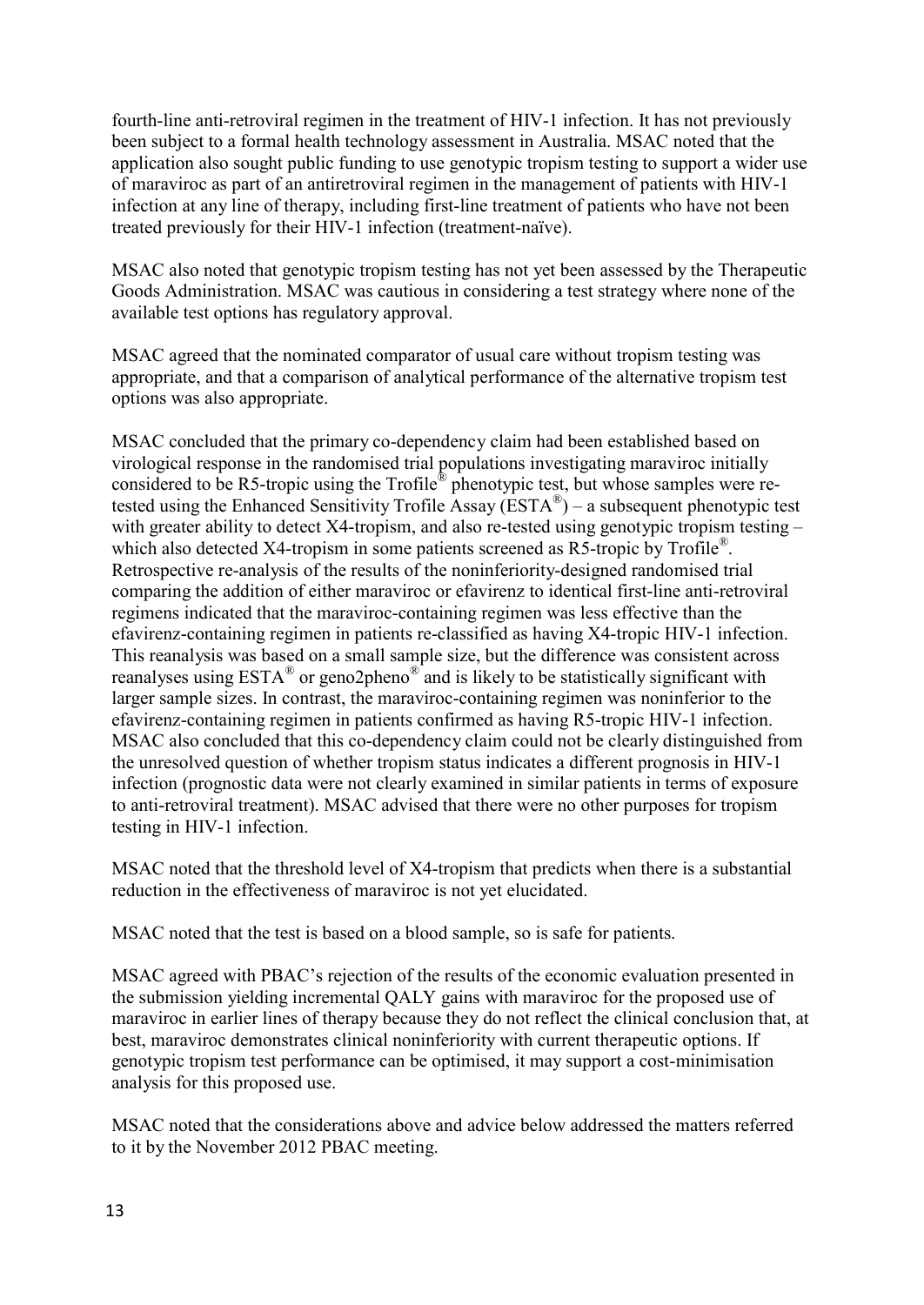MSAC advised that, in the absence of any reason not to do so, the proposed fee of which is less than the current MBS fee of \$775.50 for the proposed benchmark MBS item of 69380 for genotypic anti-retroviral testing (GART) should apply to any MBS listing of genotypic tropism testing (and may prompt a review of the fee for GART). MSAC noted advice from the Joint ESC Report that a second MBS item should exist where GART and genotypic tropism testing occurs concurrently if this would result in material cost reductions through economies of scale.

# **16. MSAC's advice to the Minister**

After considering the strength of the available evidence in relation to the safety, clinical effectiveness and cost-effectiveness of genotypic testing for HIV tropism to help determine eligibility for existing PBS-subsidised fourth-line maraviroc or for proposed PBS-subsidised earlier-line maraviroc, MSAC does not support public funding on the basis of insufficient evidence that genotypic tropism testing as proposed adequately distinguishes between HIVinfected individuals who should and should not receive maraviroc. This is important because the effectiveness of HIV treatment regimens not involving maraviroc is not predicted to vary by HIV tropism status, whereas a HIV tropism test that can be relied upon should accurately distinguish between individuals with R5-tropic virus (who will respond to HIV treatment regimens involving maraviroc to the same extent as to these alternative regimens) and individuals with X4-tropic virus (who will have a less effective response to regimens involving maraviroc). Where there are existing anti-retroviral therapy options (that is, the proposed PBS listing of maraviroc), a high level of test accuracy is required because any false positive R5-tropism results will mean that the maraviroc-containing therapy will be less effective overall. Where there are no existing anti-retroviral therapy options (that is, the existing PBS listing of maraviroc as part of a fourth-line option), a high level of test accuracy is still important because any false positive R5-tropism results will mean that the effectiveness of maraviroc-containing therapy will be reduced.

MSAC also advised that the PASC process would not need to be re-visited before lodging any resubmission addressing the matters outlined above.

# **17. Applicant's comments on MSAC's Public Summary Document**

Viiv Healthcare Australia will respond to the requests of MSAC in a future application.

# **18. Context for decision**

This advice was made under the MSAC Terms of Reference. MSAC is to:

Advise the Minister for Health and Ageing on medical services that involve new or emerging technologies and procedures and, where relevant, amendment to existing MBS items, in relation to:

- the strength of evidence in relation to the comparative safety, effectiveness, costeffectiveness and total cost of the medical service;
- whether public funding should be supported for the medical service and, if so, the circumstances under which public funding should be supported;
- the proposed Medicare Benefits Schedule (MBS) item descriptor and fee for the service where funding through the MBS is supported;
- the circumstances, where there is uncertainty in relation to the clinical or costeffectiveness of a service, under which interim public funding of a service should be supported for a specified period, during which defined data collections under agreed